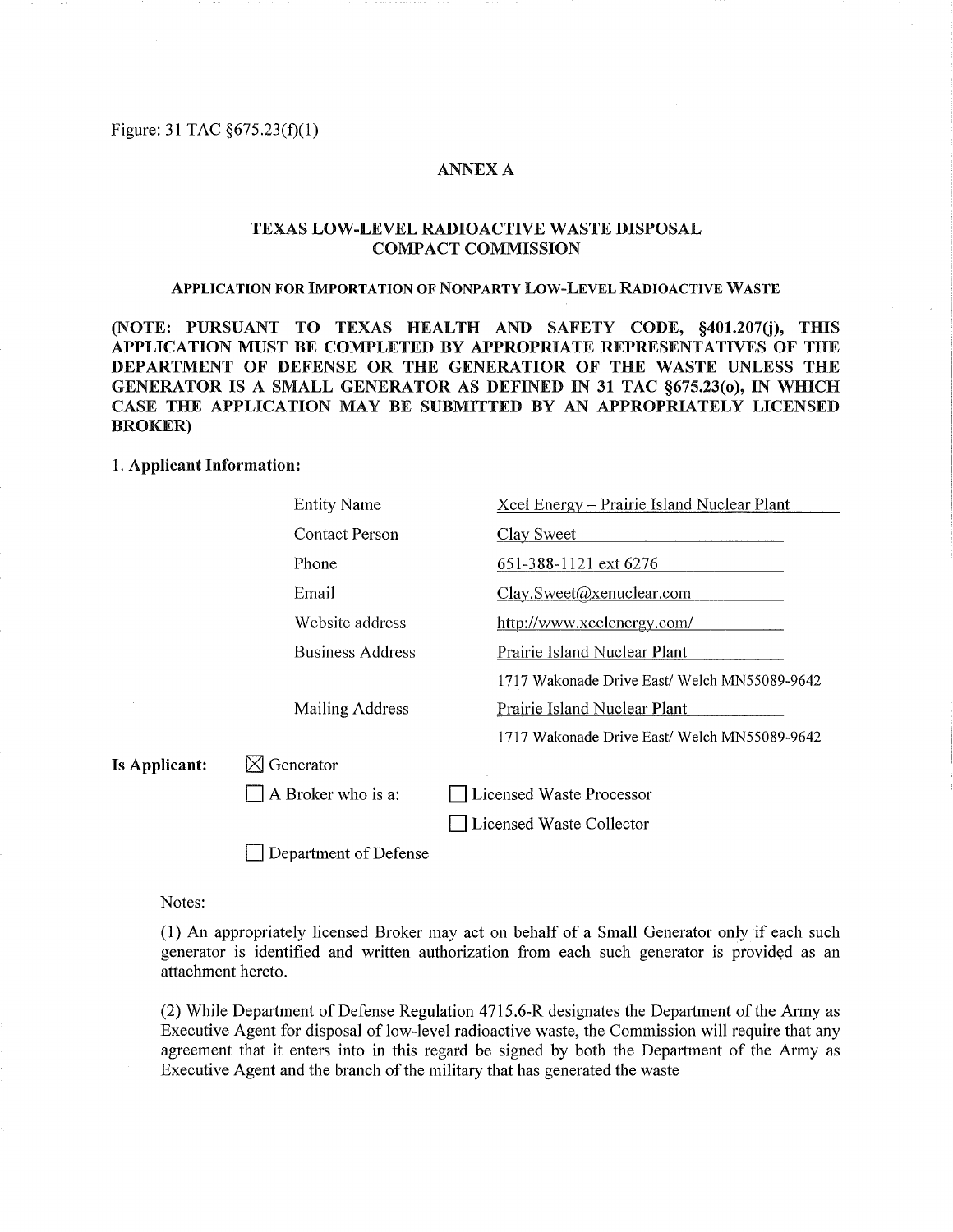| <b>Generator Type:</b>                              | Industrial<br>Academic/Research<br>$\Box$ Medical<br>$\boxtimes$ Utility<br>$\Box$ Government |                                                                                                                       |           |
|-----------------------------------------------------|-----------------------------------------------------------------------------------------------|-----------------------------------------------------------------------------------------------------------------------|-----------|
|                                                     | Is Applicant the entity responsible for the waste shipment?                                   | $\boxtimes$ yes                                                                                                       | $\Box$ no |
| shipment.                                           |                                                                                               | If no, please include the name and contact information for the entity responsible for the waste                       |           |
|                                                     | Is Waste from a "Small Generator"? $\Box$ yes                                                 | $ x $ no                                                                                                              |           |
|                                                     |                                                                                               | Term/Duration from Date of Approval: Remainder of Current Operating Year (to 8/31/2015)                               |           |
| Waste proposed for importation.                     |                                                                                               |                                                                                                                       |           |
|                                                     |                                                                                               | Waste Volume (Cubic Feet) 500                                                                                         |           |
|                                                     |                                                                                               |                                                                                                                       |           |
|                                                     |                                                                                               | Place of origination (State) of waste: _____ Minnesota _________________________                                      |           |
|                                                     |                                                                                               | Waste description: Bead Resin, Cartridge Filters                                                                      |           |
|                                                     |                                                                                               |                                                                                                                       |           |
|                                                     |                                                                                               | <u> La componenta de la componenta de la componenta de la componenta de la componenta de la componenta de la comp</u> |           |
|                                                     |                                                                                               |                                                                                                                       |           |
| Waste form: $\boxtimes$ stable $\boxtimes$ unstable |                                                                                               | Waste classification (Class A, Class B, or Class C): Class A, B and C.                                                |           |
|                                                     |                                                                                               | Does waste contain any of the following radionuclides, check box(es) and complete blank(s):                           |           |
|                                                     |                                                                                               |                                                                                                                       |           |
|                                                     |                                                                                               |                                                                                                                       |           |
|                                                     |                                                                                               | $\Box$ I-129 $\Box$ N/A nanocuries (nCi)                                                                              |           |
|                                                     |                                                                                               | Depleted Uranium ______________________ microcuries (uCi)                                                             |           |
|                                                     |                                                                                               | Concentration _____________________________(provide units)                                                            |           |
|                                                     |                                                                                               |                                                                                                                       |           |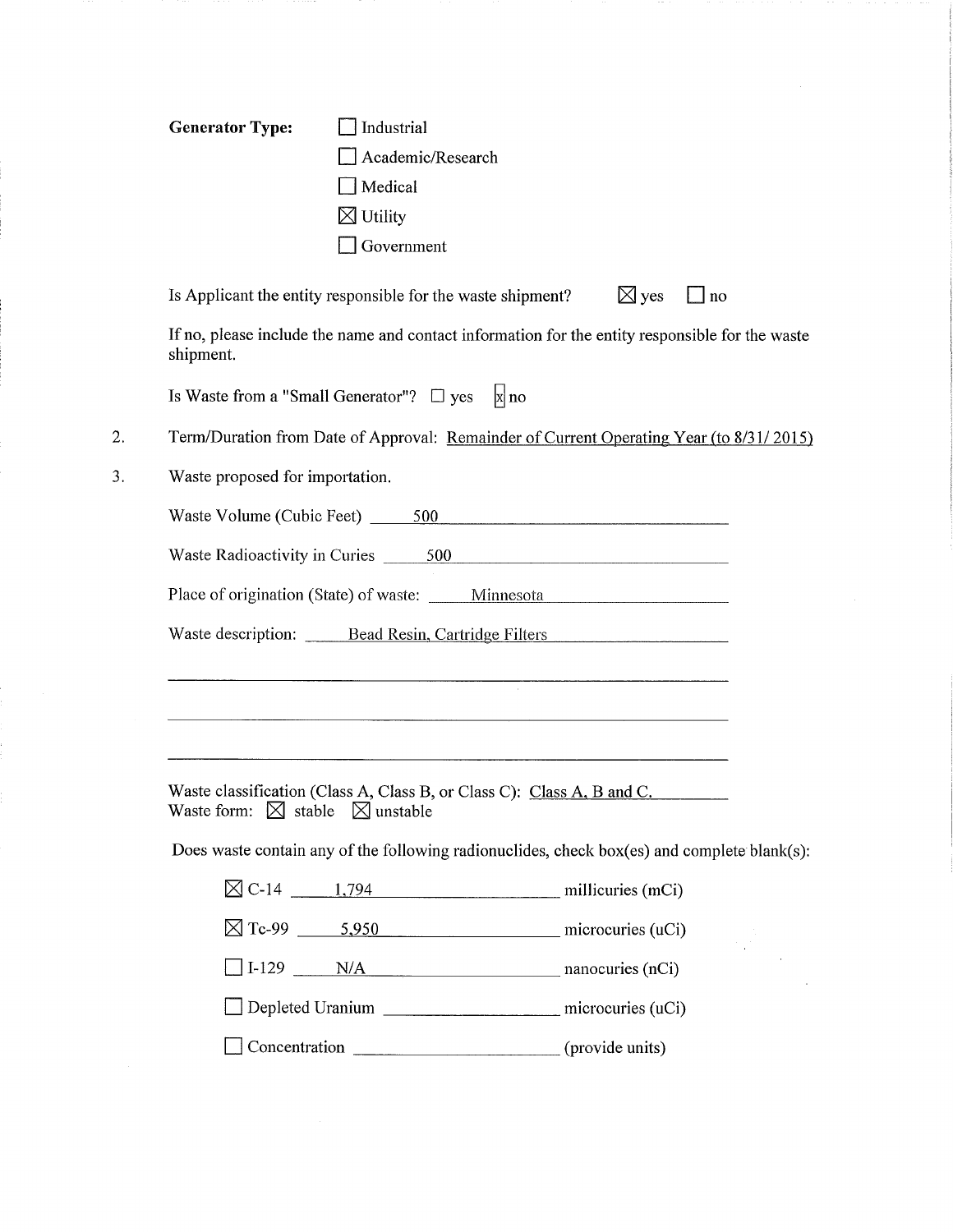Source of generation

 $\sim$ 

k,

|               | Radioactive water treatment from commercial nuclear power plant operations.                                                                                                                                                                                                                                    |
|---------------|----------------------------------------------------------------------------------------------------------------------------------------------------------------------------------------------------------------------------------------------------------------------------------------------------------------|
| 4.            | Is the proposed waste a sealed source?                                                                                                                                                                                                                                                                         |
|               |                                                                                                                                                                                                                                                                                                                |
|               |                                                                                                                                                                                                                                                                                                                |
|               | Does Broker and/or Generator(s) have any unresolved violation(s), complaint(s), unpaid fee(s), or<br>past due report(s) with the Texas Low-Level Radioactive Waste Disposal Compact Commission?                                                                                                                |
|               | $\boxtimes$ No $\Box$ Yes. Please explain:                                                                                                                                                                                                                                                                     |
|               |                                                                                                                                                                                                                                                                                                                |
|               | Does Broker and/or Generator(s) have any unresolved violation(s), complaint(s), unpaid fee(s), or<br>past due report(s) pending with any other regulatory agency with jurisdiction to regulate<br>radioactive material including, without limitation, the Texas Commission on Environmental<br>Quality (TCEQ)? |
|               | $\boxtimes$ No $\Box$ Yes. Please explain: $\Box$                                                                                                                                                                                                                                                              |
|               |                                                                                                                                                                                                                                                                                                                |
|               | Certifications. Applicant hereby certifies the following.                                                                                                                                                                                                                                                      |
| a.            | The information provided herein is complete, accurate and correct.                                                                                                                                                                                                                                             |
| $\mathbf b$ . | The low-level radioactive waste for which this Application is submitted will be<br>packaged and shipped in accordance with applicable state and federal regulations<br>and is acceptable for disposal at the Compact Facility.                                                                                 |

 $\beta$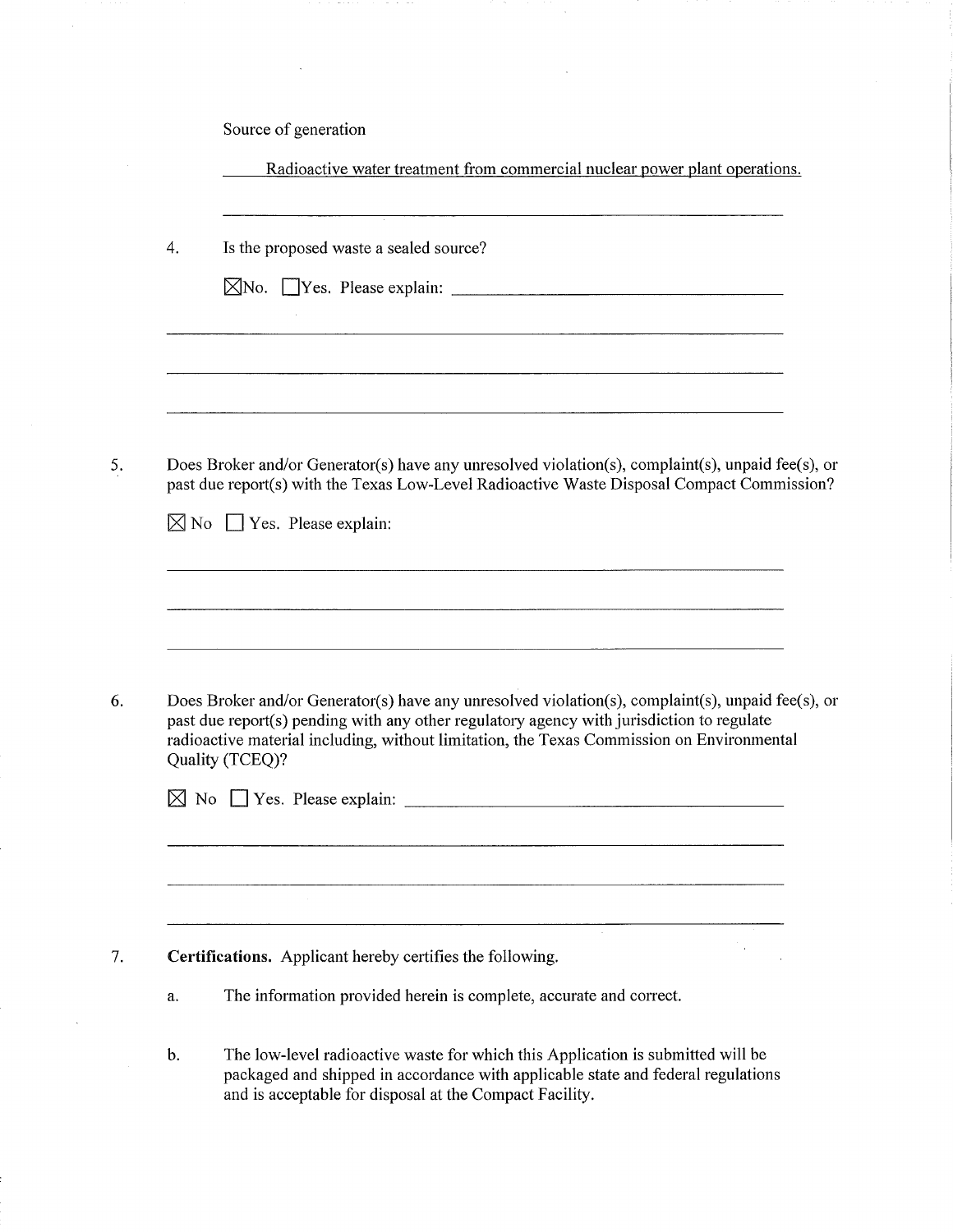- The person submitting this Application is authorized by Applicant to commit  $\mathbf{c}$ . Applicant to each and every obligation and condition set forth herein and in the Agreement for Importation of Nonparty Compact Waste. A copy of a written document containing such authorization must be attached to this Application.
- d. Applicant has delivered to the Compact Facility operator and TCEQ a copy of this Application and the Agreement for Importation of Nonparty Compact Waste (along with any supplements or amendment thereto).
- 8 Authorized Signatory:

Bradley Boyer  $~^{e}$ Print or type name 'V o Signature

Radiation Protection Manager Title

30 June 2014 Date

ATTACHMENTS:

(Attachments should include all applicable licenses, authorizations, and other materials needed or useful to fully explain the application.)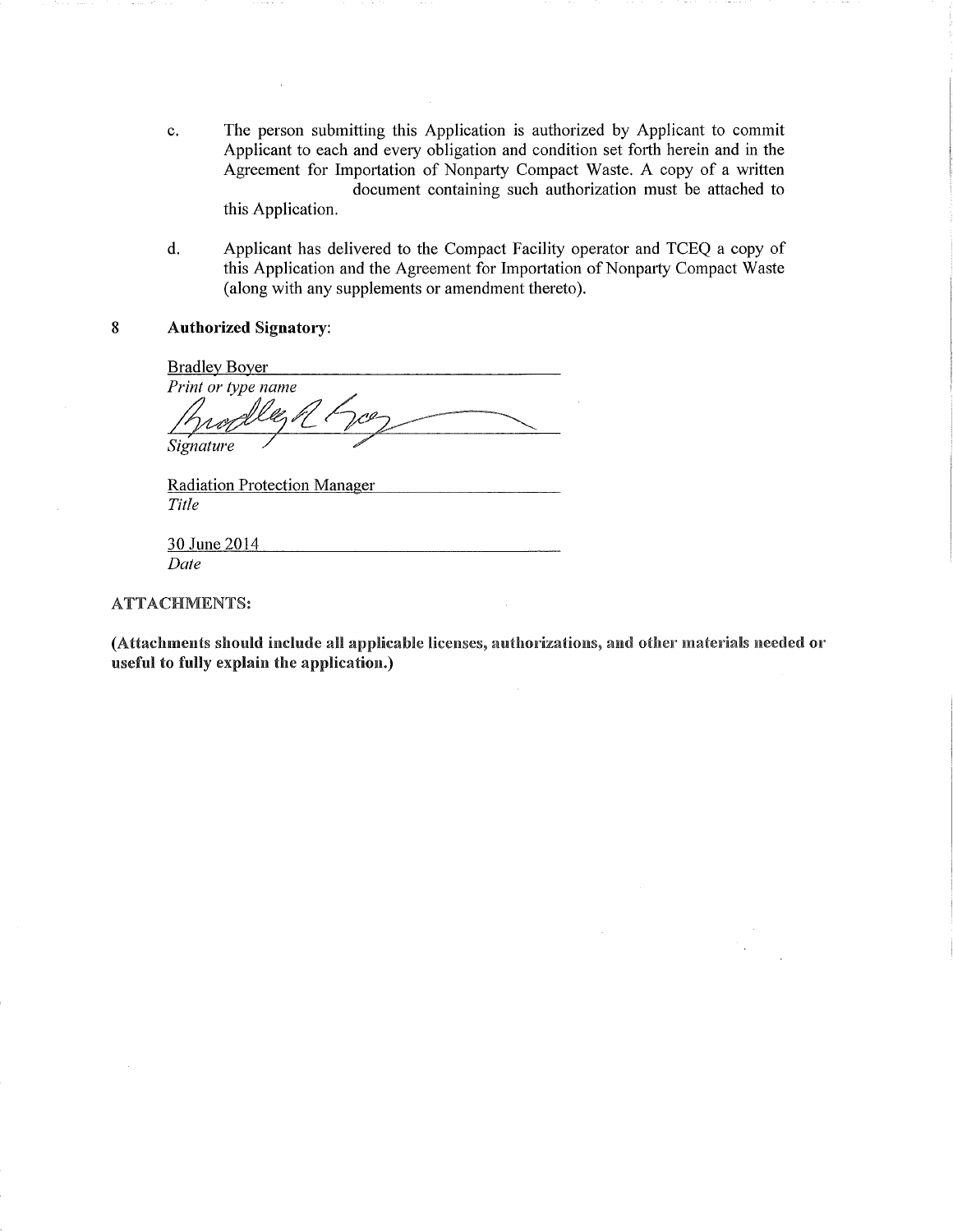Figure: 31 TAC  $\S 675.23(f)(2)$ 

# **ANNEX B**

## TERM SHEET

(Minimum terms that must be addressed in any Waste Importation Agreement offered to the Texas Low-Level Radioactive Waste Disposal Compact Commission in connection with an Application to Import Waste).

- A. The proposed beginning and ending dates.
- B. Compliance with all applicable federal and state laws and rules including, without limitation, Texas Health and Safety Code (THSC), Chapter 403, §8.03.
- C. Liability for applicants' own acts, omissions, conduct, and relationships in accordance with applicable law.
- D. Acknowledgment that the Commission under any circumstances may amend or revoke the agreement with prior notice and that under emergency circumstances the Commission may suspend authorization to import with such notice as it is able to give under the circumstances.
- E. Agreement shall not be assignable or transferable to any other person.
- F. Agreement is subject to receipt by the Compact Facility Operator and the Commission of written certification from the Texas Commission on Enviromnental Quality (TCEQ) prior to the acceptance of Generator's Nonparty Compact Waste that the waste to be imported is authorized for disposal under the Compact Facility license.
- G. A description of the characteristics of the waste proposed for importation including (but not limited to) volume, type, physical form, total radioactivity, and radionuclide-specific activities.
- H. A representation by the applicant that it has disclosed:
	- (1) The existence of unresolved violations pending against the applicant with any other regulatory agency with jurisdiction to regulate radioactive material.
	- (2) The existence of any unresolved violation(s), complaint(s), unpaid fee(s), or past due report(s) that the applicant has with the Commission.
	- (3) The existence of any unresolved violation(s), complaint(s), unpaid feels), or past due reports that the applicant has with any other regulatory body, including, without limitation, the TCEQ.
- I. An acknowledgement that a misrepresentation with respect to an item listed in H may result in the cancellation of the agreement.